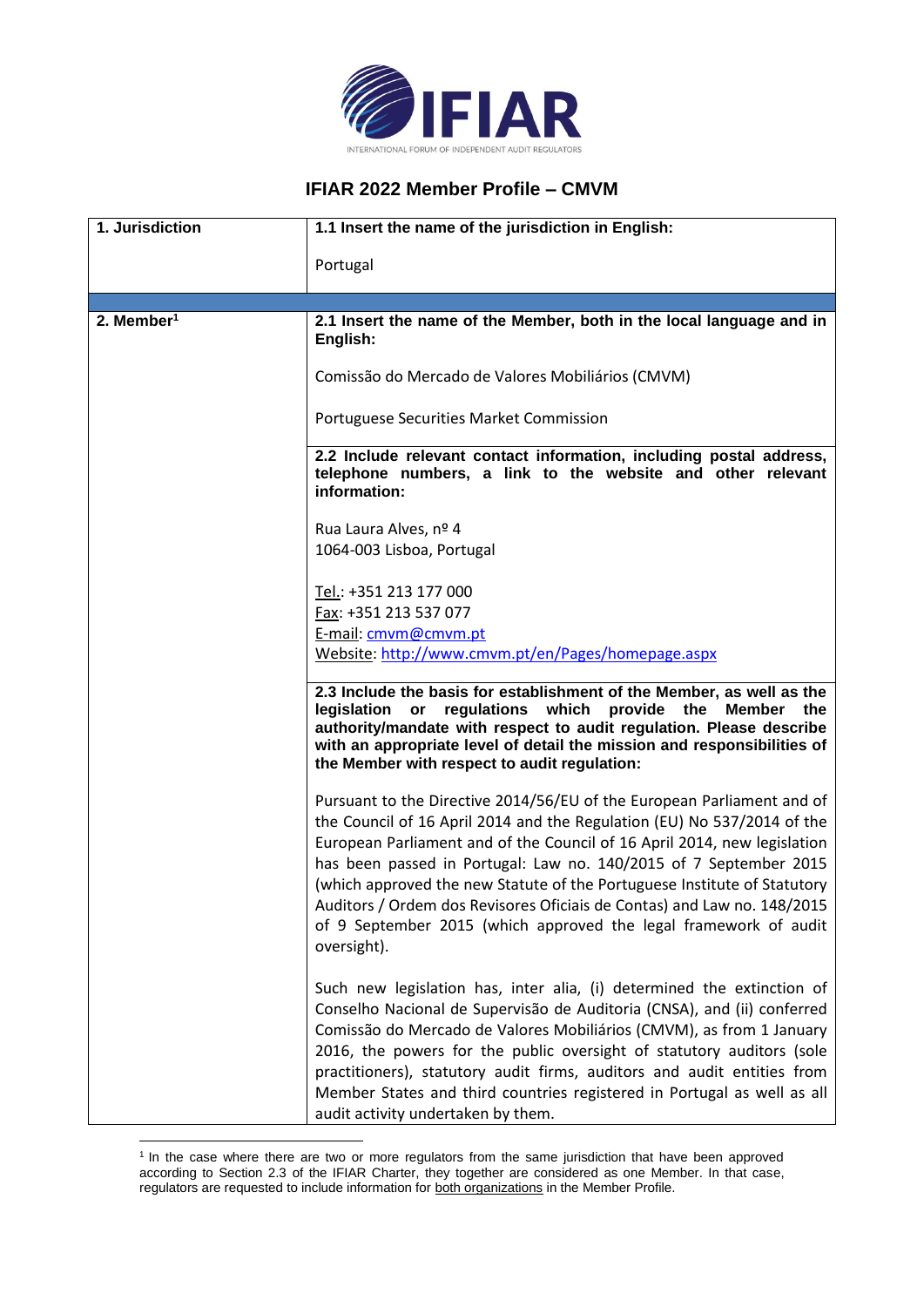

|                                                                  | Gabriel Bernardino (Chair)<br>Rui Correia Pinto (Board Member)                                                                                                                                                                                                                                                                                                                                                                                                          |
|------------------------------------------------------------------|-------------------------------------------------------------------------------------------------------------------------------------------------------------------------------------------------------------------------------------------------------------------------------------------------------------------------------------------------------------------------------------------------------------------------------------------------------------------------|
| 3.<br><b>Governing Body</b><br><b>Composition and</b><br>members | 3.1 Describe with an appropriate level of detail the current<br>composition of the Member's governing body, including the ratio<br>between Board members who are independent from the audit<br>profession and those who are not <sup>2</sup> . The audit profession includes, for<br>example: audit firms, professional accountancy bodies and bodies or<br>entities associated with the audit profession.<br>The Executive Board of the CMVM is currently composed by: |
|                                                                  | detail:                                                                                                                                                                                                                                                                                                                                                                                                                                                                 |
|                                                                  | If yes, please describe these changes with an appropriate level of                                                                                                                                                                                                                                                                                                                                                                                                      |
|                                                                  | $\Box$ Yes<br>⊠ No                                                                                                                                                                                                                                                                                                                                                                                                                                                      |
|                                                                  | 2.4 Have there been any major changes to the Member's organization<br>or to the governing legislation since completing last year's Member<br>Profile?                                                                                                                                                                                                                                                                                                                   |
|                                                                  | CMVM is the designated national authority in accordance with article 20<br>of Regulation (EU) No 537/2014, of the European Parliament and of the<br>Council of 16 April 2014.                                                                                                                                                                                                                                                                                           |
|                                                                  | e) To oversee the duties carried by OROC, especially with regards to all<br>procedures concerning auditors' registry and the quality control carried<br>out by the latter.                                                                                                                                                                                                                                                                                              |
|                                                                  | d) To examine and decide administrative infraction proceedings, including<br>the enforcement of the respective penalties;                                                                                                                                                                                                                                                                                                                                               |
|                                                                  | c) To issue the necessary regulations on matters within the scope of its<br>powers, consulting the Portuguese Institute of Statutory Auditors / Ordem<br>dos Revisores Oficiais de Contas (OROC) for such purpose;                                                                                                                                                                                                                                                      |
|                                                                  | b) To assess the performance of public interest entities' supervisory<br>bodies, in accordance with article 27 of Regulation (EU) No 537/2014, of<br>the European Parliament and of the Council of 16 April 2014;                                                                                                                                                                                                                                                       |
|                                                                  | a) To ensure quality control and oversight of statutory auditors and<br>statutory audit firms carrying out the statutory audit of public-interest<br>entities, as well as oversight on other auditors arising from any complaint<br>of other national or foreign authorities;                                                                                                                                                                                           |
|                                                                  | CMVM has the exclusive power, among others legally defined by national<br>and European legislation:                                                                                                                                                                                                                                                                                                                                                                     |
|                                                                  |                                                                                                                                                                                                                                                                                                                                                                                                                                                                         |

 $2$  An individual is independent of the profession even if he is a CPA, Chartered Accountant, or holder of another equivalent qualification, as long as this individual is not employed by or affiliated to a registered audit firm, nor employed by or affiliated to of a professional accountancy body, nor employed by or affiliated to bodies or entities associated with the audit profession.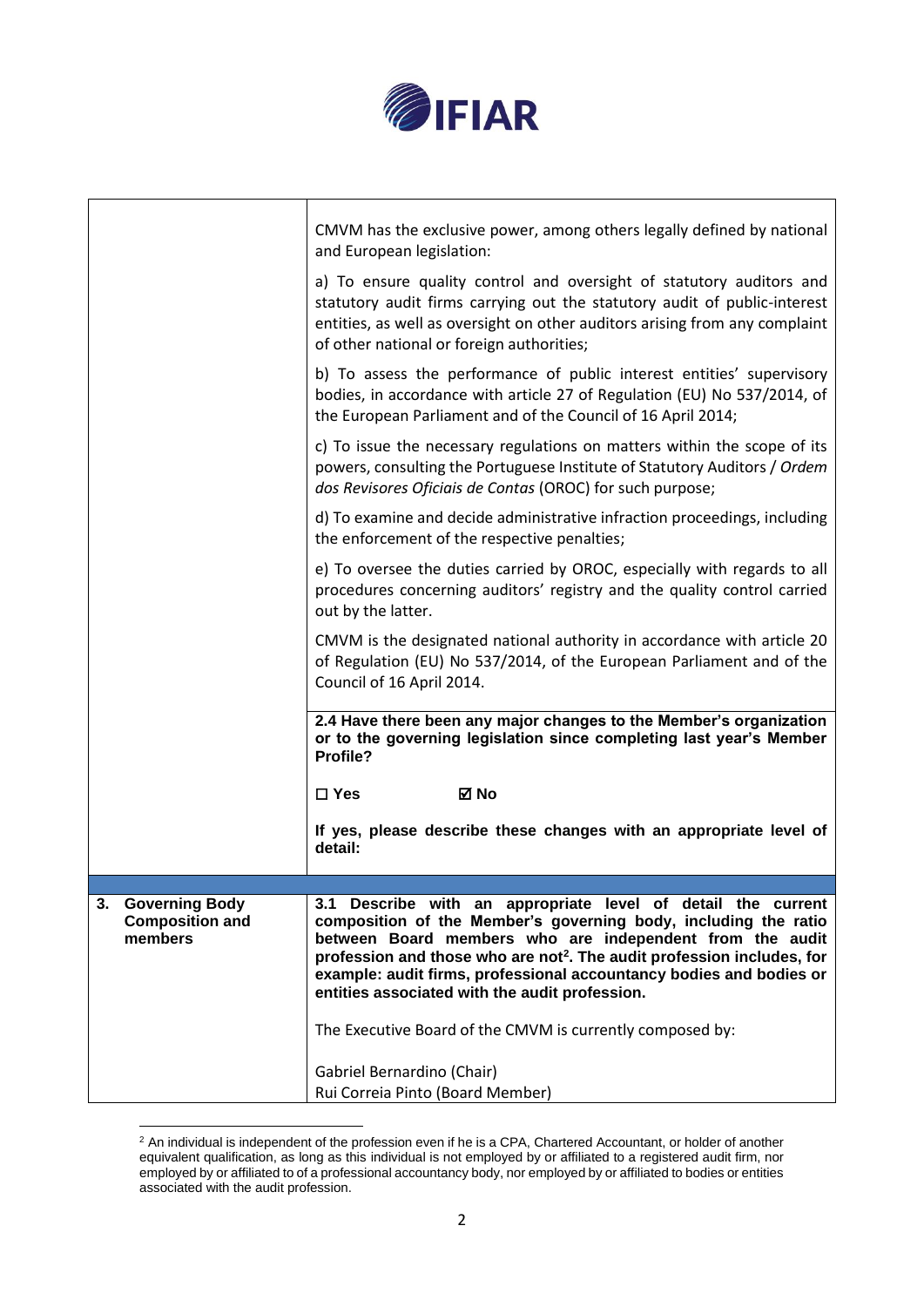

| José Miguel Almeida (Board Member)     |                                                                                                                                                                                                                                                                                                                                                                                                                                                                                                                                                                                                                                                                   |
|----------------------------------------|-------------------------------------------------------------------------------------------------------------------------------------------------------------------------------------------------------------------------------------------------------------------------------------------------------------------------------------------------------------------------------------------------------------------------------------------------------------------------------------------------------------------------------------------------------------------------------------------------------------------------------------------------------------------|
|                                        | All of the board members are independent from the audit profession.                                                                                                                                                                                                                                                                                                                                                                                                                                                                                                                                                                                               |
|                                        | 3.2 What are the eligibility criteria / requirements and composition<br>requirements for the members of the governing body?                                                                                                                                                                                                                                                                                                                                                                                                                                                                                                                                       |
| Portuguese<br>Administration (CRESAP). | According to the CMVM's Statutes, the members of the CMVM's<br>Management Board are chosen from among individuals with renowned<br>suitability, technical competence, fitness, professional experience and<br>training that is adequate for exercising their duties. They should have, as a<br>whole, adequate knowledge in matters relevant to the oversight of audit<br>activity. Their appointment is carried out by the Portuguese Finance<br>Cabinet Member and is subject to a public hearing before the competent<br>committee of the Portuguese Parliament and profile evaluation in the<br>Selection<br>Recruitment<br>and<br>Committee<br>for<br>Public |
| with the audit profession.             | 3.3. Is each member of the governing body independent from the audit<br>profession? The audit profession includes, for example: audit firms,<br>professional accountancy bodies and bodies or entities associated                                                                                                                                                                                                                                                                                                                                                                                                                                                 |
| <b>⊠</b> Yes                           | $\square$ No                                                                                                                                                                                                                                                                                                                                                                                                                                                                                                                                                                                                                                                      |
|                                        | 3.4 If the answer to question 3.3 is "No", is the majority of the members<br>of the governing body non-practitioner?                                                                                                                                                                                                                                                                                                                                                                                                                                                                                                                                              |
| $\square$ Yes                          | N/A<br>$\square$ No                                                                                                                                                                                                                                                                                                                                                                                                                                                                                                                                                                                                                                               |
| profession?                            | 3.5 If the answer to question 3.3 is "No", which safeguards are in place<br>to provide for the Member's overall independence from the audit                                                                                                                                                                                                                                                                                                                                                                                                                                                                                                                       |
|                                        | N/A                                                                                                                                                                                                                                                                                                                                                                                                                                                                                                                                                                                                                                                               |
| former auditors/practitioners?         | 3.6 Is there a restriction or recusal process that is applicable to<br>members of the governing body of the Member who are current or                                                                                                                                                                                                                                                                                                                                                                                                                                                                                                                             |
| $\Box$ Yes                             | ⊠ No                                                                                                                                                                                                                                                                                                                                                                                                                                                                                                                                                                                                                                                              |
|                                        | Does this include a "cooling-off" period for former auditors?                                                                                                                                                                                                                                                                                                                                                                                                                                                                                                                                                                                                     |
| $\square$ Yes                          | ⊠ No                                                                                                                                                                                                                                                                                                                                                                                                                                                                                                                                                                                                                                                              |
|                                        | If yes to either of the above, please describe:                                                                                                                                                                                                                                                                                                                                                                                                                                                                                                                                                                                                                   |
|                                        | Notwithstanding the response "No" to the above, we understand it is<br>important to clarify that CMVM's Management Board members carry out<br>their duties on an exclusive basis and may not, in particular: (i) maintain<br>any relationship or contractual relationship either directly or indirectly,                                                                                                                                                                                                                                                                                                                                                          |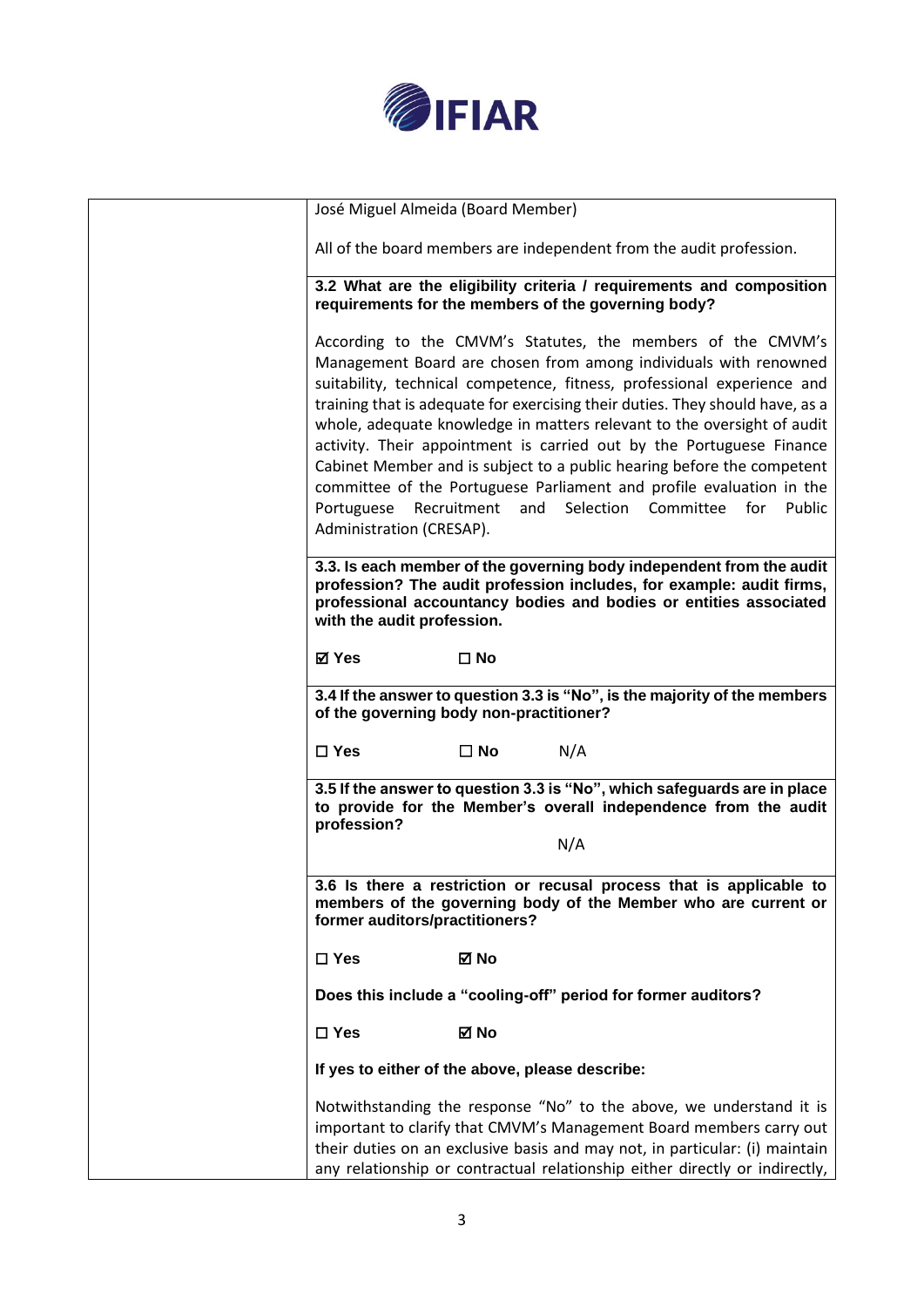

|                         | paid or unpaid, with companies, groups of companies or other entities of<br>the regulatory body activity or hold any shares or interests in companies,<br>groups of companies or other entities recipients of the CMVM activity; or<br>(ii) maintain, directly or indirectly, any relationship or contractual<br>relationship, whether paid or unpaid, with other entities whose activities<br>may conflict with their duties and powers.<br>As such, according to the Portuguese law, the members of the<br>Management Board of the CMVM cannot be auditors. In theory, they may<br>have been auditors in the past, but the legal requirements as well as the<br>profile evaluation undertaken by the Portuguese Recruitment and<br>Selection Committee for Public Administration (CRESAP), as mentioned<br>above, prevent the appointment of Board members who may have<br>conflicts of interest. |
|-------------------------|-----------------------------------------------------------------------------------------------------------------------------------------------------------------------------------------------------------------------------------------------------------------------------------------------------------------------------------------------------------------------------------------------------------------------------------------------------------------------------------------------------------------------------------------------------------------------------------------------------------------------------------------------------------------------------------------------------------------------------------------------------------------------------------------------------------------------------------------------------------------------------------------------------|
|                         | 3.7 Other than the governing body, are members of the profession<br>involved in the Member's organization (including in any inspections,<br>committee or panel role)?                                                                                                                                                                                                                                                                                                                                                                                                                                                                                                                                                                                                                                                                                                                               |
|                         | <b>⊠</b> Yes<br>$\square$ No                                                                                                                                                                                                                                                                                                                                                                                                                                                                                                                                                                                                                                                                                                                                                                                                                                                                        |
|                         | If yes, please describe their role with an appropriate level of detail,<br>including the ratio between those who are independent and those who<br>are not in the relevant function and whether such role includes<br>decisional or control authority:                                                                                                                                                                                                                                                                                                                                                                                                                                                                                                                                                                                                                                               |
|                         | CMVM's Supervisory Board, appointed by the Portuguese Finance Cabinet<br>Member, is the body that supervises and monitors the financial<br>management and the legal compliance of CMVM, and is composed by<br>three members, one of which must be a statutory auditor (sole<br>practitioner).                                                                                                                                                                                                                                                                                                                                                                                                                                                                                                                                                                                                       |
|                         |                                                                                                                                                                                                                                                                                                                                                                                                                                                                                                                                                                                                                                                                                                                                                                                                                                                                                                     |
| 4. Funding Arrangements | 4.1 Describe the main funding arrangements of the Member, including<br>the setting and approval of the budget and the fees, if any:                                                                                                                                                                                                                                                                                                                                                                                                                                                                                                                                                                                                                                                                                                                                                                 |
|                         | According to the Portuguese law, the CMVM's audit oversight activity is<br>financed by own revenue, especially through contributions, fees and other<br>charges due under the CMVM's Statutes, which are approved through a<br>ministerial order. In addition, the CMVM is also entitled to receive an<br>amount equal to 40% of the proceeds from fines, appropriations and costs<br>of processes within the context of audit oversight.                                                                                                                                                                                                                                                                                                                                                                                                                                                           |
|                         | 4.2 Is the funding free from undue influence by the profession?                                                                                                                                                                                                                                                                                                                                                                                                                                                                                                                                                                                                                                                                                                                                                                                                                                     |
|                         | <b>⊠</b> Yes<br>$\square$ No                                                                                                                                                                                                                                                                                                                                                                                                                                                                                                                                                                                                                                                                                                                                                                                                                                                                        |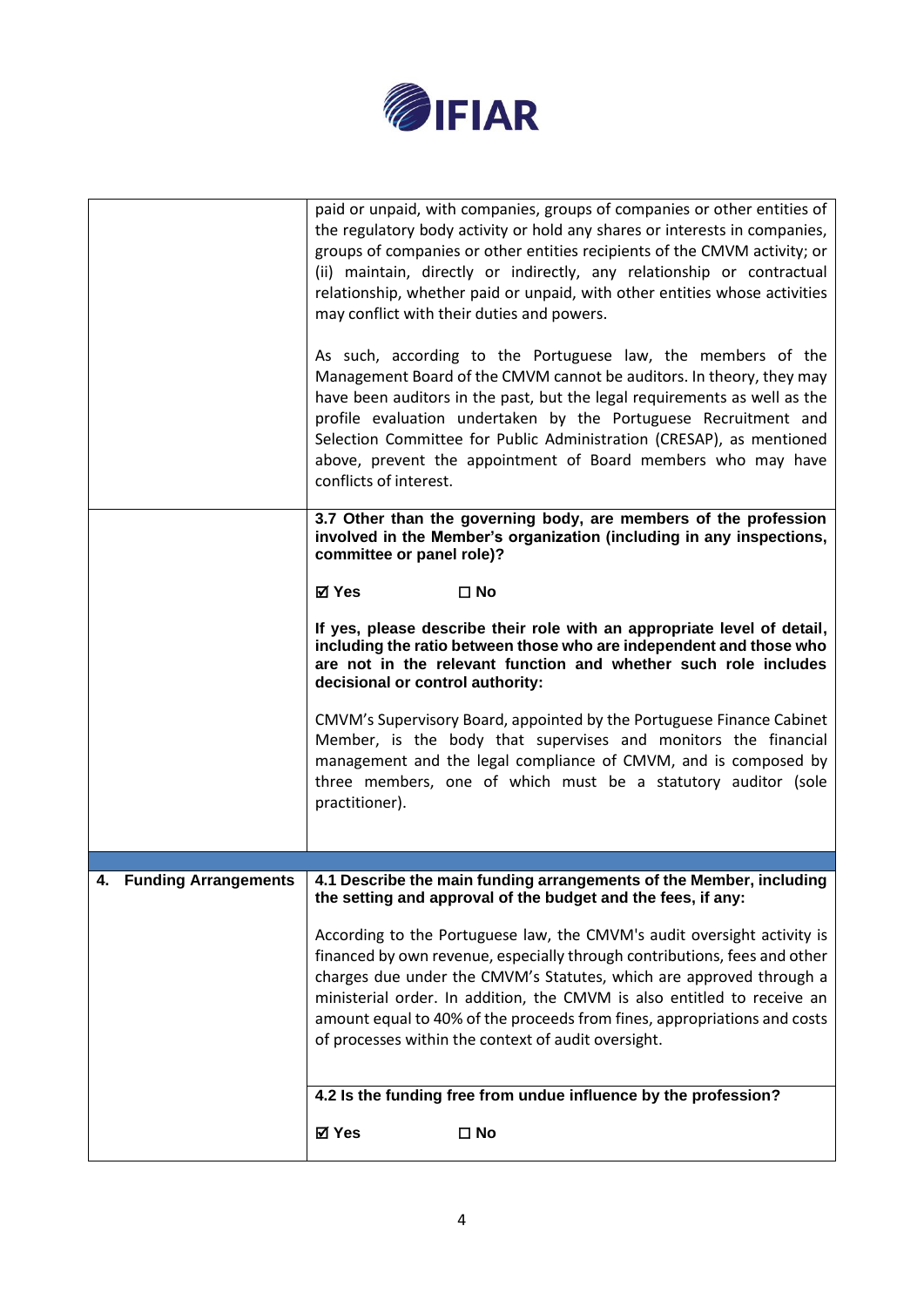

|                      | Please describe with an appropriate level of detail the safeguards in<br>place to prevent undue influence by the profession:                                                                                                                                                                                                                                                                                                       |
|----------------------|------------------------------------------------------------------------------------------------------------------------------------------------------------------------------------------------------------------------------------------------------------------------------------------------------------------------------------------------------------------------------------------------------------------------------------|
|                      | N/A                                                                                                                                                                                                                                                                                                                                                                                                                                |
|                      |                                                                                                                                                                                                                                                                                                                                                                                                                                    |
| 5. Inspection System | 5.1 Does the Member have the responsibility for recurring inspections<br>of audit firms undertaking audits of public interest entities (PIEs)?                                                                                                                                                                                                                                                                                     |
|                      | <b>⊠</b> Yes<br>$\square$ No                                                                                                                                                                                                                                                                                                                                                                                                       |
|                      | 5.2 Is this responsibility undertaken directly or through oversight of<br>inspection conducted by another organization?                                                                                                                                                                                                                                                                                                            |
|                      | <b>Ø</b> Directly<br>□ Through Oversight                                                                                                                                                                                                                                                                                                                                                                                           |
|                      | If directly, kindly provide a brief description or summary of the<br>responsibility, including the regulatory reporting process after<br>inspections i.e. recommendations issued, follow-up, etc.).                                                                                                                                                                                                                                |
|                      | If through oversight of another organization, please describe with<br>$\bullet$<br>an appropriate level of detail the other organization, its relation to<br>the Member, its role, and the arrangements for oversight:                                                                                                                                                                                                             |
|                      | The CMVM develops the following types of supervision within the scope of<br>the audit supervision activity:                                                                                                                                                                                                                                                                                                                        |
|                      | On-site supervision - Consider the internal risk model and the guidelines<br>provided for in European Regulation No. 537/2014. The scope of these<br>supervisions included the internal quality control system of the firms that<br>carry out statutory audits of PIE and audit files of PIE, is carried out to prove<br>the compliance with international auditing standards and applicable legal<br>and regulatory requirements. |
|                      | Off-site supervision - includes, among others, the following activities:<br>Analysis of the suitability of the auditors, auditor rotation, distinct auditing<br>services, prevention of money laundering and financing of terrorism,<br>analysis of the reporting duties provided for in CMVM Regulation No.<br>4/2015.                                                                                                            |
|                      | Supervision of Quality Control exercised by the Order of Statutory Auditors<br>(OROC) - This responsibility covers the supervision of the quality control<br>system carried out by OROC, under the terms of article 69 of the National<br>Law (EOROC) and article 4 and of article 25 of the National Law (RJSA). This<br>included the auditors and auditing companies that do not perform<br>statutory audit of PIE accounts.     |
|                      | Registers and other procedures - Under the terms of article 6 of National<br>Law (RJSA), the CMVM is also responsible for the respective endorsements<br>of PIE auditors.                                                                                                                                                                                                                                                          |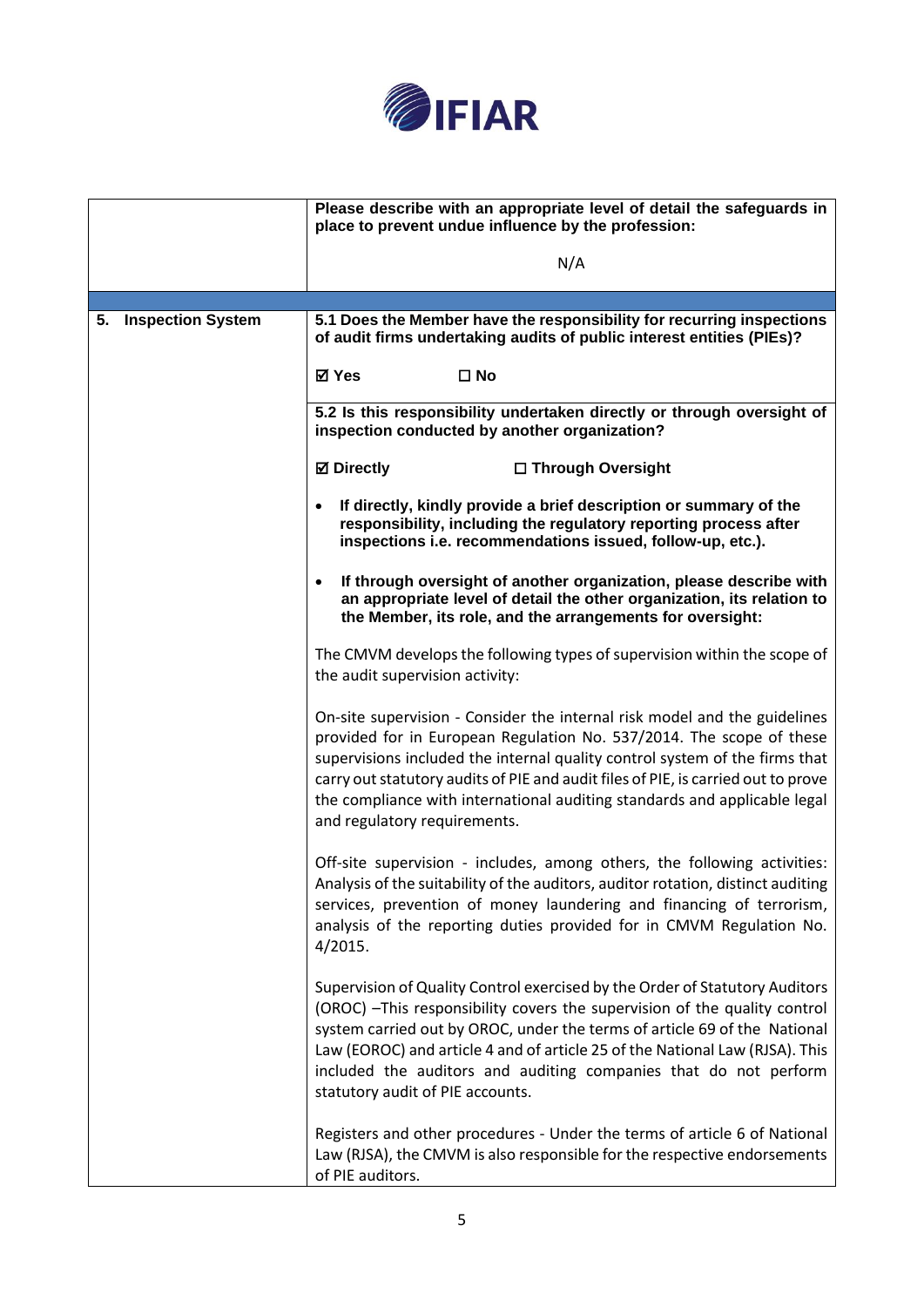

|                                                                                                           | 5.3 Please describe with an appropriate level of detail the<br>requirements and practices regarding the frequency of inspections:<br>The CMVM exercises quality control under the terms set forth in<br>Regulation (EU) No 537/2014 of the European Parliament and of the<br>Council of 16 April 2014. In this context, as foreseen in the article 26, the<br>quality assurance reviews of statutory auditors and audit firms that carry<br>out statutory audits of public-interest entities on the basis of an analysis<br>of the risk and: (a) in the case of statutory auditors and audit firms carrying<br>out statutory audits of public-interest entities other than those defined in<br>points (17) and (18) of Article 2 of Directive 2006/43/EC at least every three<br>years; and, (b) in cases other than those referred to in point (a), at least<br>every six years. |
|-----------------------------------------------------------------------------------------------------------|-----------------------------------------------------------------------------------------------------------------------------------------------------------------------------------------------------------------------------------------------------------------------------------------------------------------------------------------------------------------------------------------------------------------------------------------------------------------------------------------------------------------------------------------------------------------------------------------------------------------------------------------------------------------------------------------------------------------------------------------------------------------------------------------------------------------------------------------------------------------------------------|
|                                                                                                           |                                                                                                                                                                                                                                                                                                                                                                                                                                                                                                                                                                                                                                                                                                                                                                                                                                                                                   |
| <b>Audit and Financial</b><br>6.<br><b>Market</b>                                                         | 6.1 Provide the number of audit firms subject to inspections. Include<br>an indication of the number of public interest audits (PIEs) and other<br>audits that fall under the Member's oversight or mandate.<br>Data Update related do 31/12/2021<br>- 1.187 statutory auditors<br>- 191 audit firms, of which 51 auditing PIE.<br>With reference to December 31, 2021 there are a total of 1 141 PIE<br>6.2 What are the sizes and market shares of each of the largest audit<br>firms in the Member's jurisdiction?<br>For the year ended December 31, 2021, the total turnover (fees reported<br>to CMVM) of the 4 most representative audit firms in Portugal represented<br>44,3% of the total turnover.                                                                                                                                                                     |
|                                                                                                           |                                                                                                                                                                                                                                                                                                                                                                                                                                                                                                                                                                                                                                                                                                                                                                                                                                                                                   |
| 7.<br><b>Main Other</b><br><b>Responsibilities of the</b><br>Member within the area<br>of Audit Oversight | 7.1 Please indicate whether the Member has responsibility for tasks<br>other than Inspections within the area of Audit Oversight:<br><b>Ø Registration/Licensing</b><br>□ Audit and/or Ethics Standard Setting<br>$\Box$ Permanent Education of Auditors<br><b>☑ Enforcement</b><br>☑ Other: Oversight of the audit quality control carried out by OROC<br>7.2 If the Member has the responsibility for Registration/Licensing,<br>please indicate whether this responsibility is undertaken directly or<br>through oversight of Registration/Licensing conducted by another<br>organization?<br><b>⊠</b> Directly<br>□ Through Oversight                                                                                                                                                                                                                                         |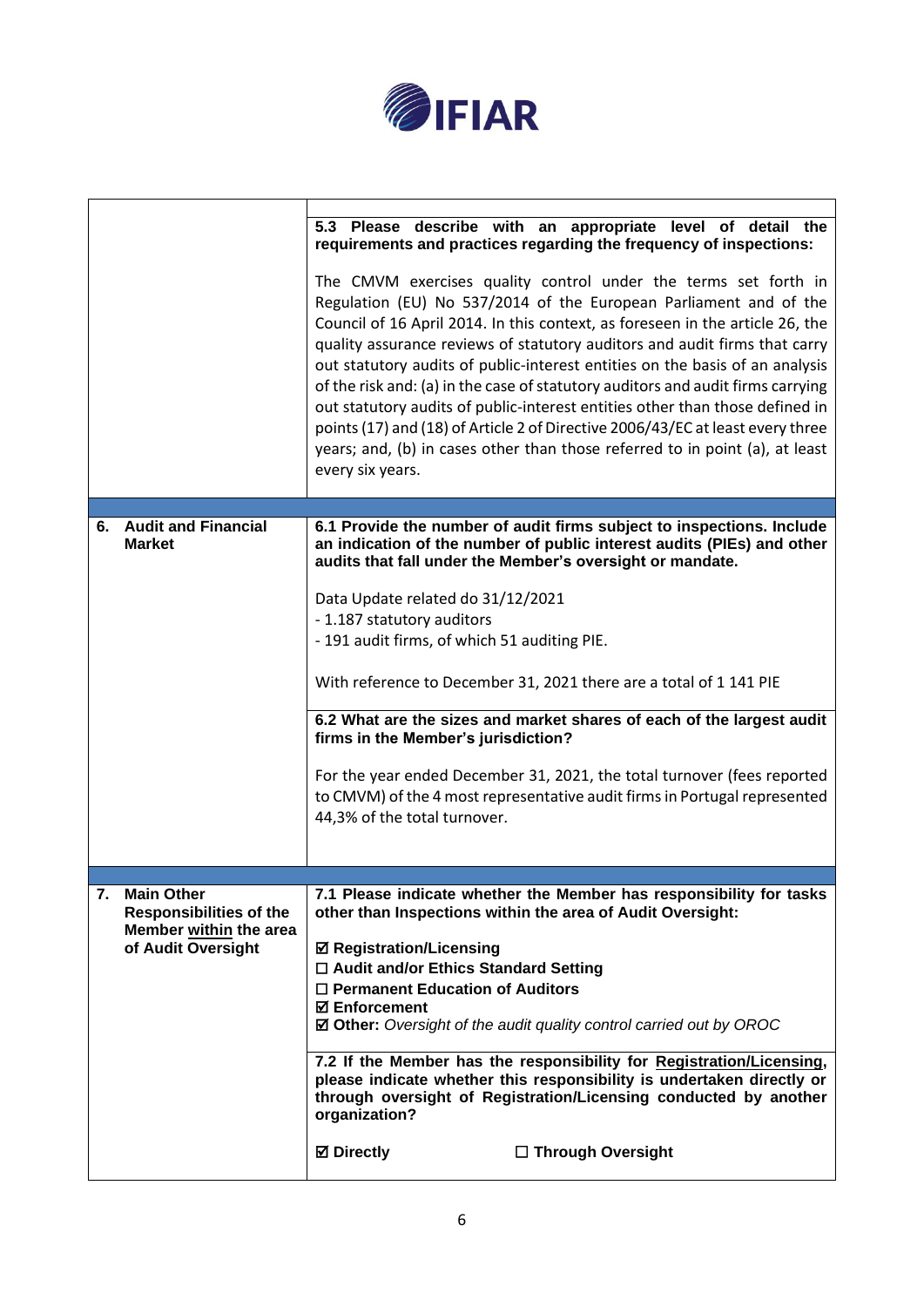

| If directly, please describe the responsibility with an appropriate<br>level of detail.                                                                                                                                                                                                                                                                                                                  |
|----------------------------------------------------------------------------------------------------------------------------------------------------------------------------------------------------------------------------------------------------------------------------------------------------------------------------------------------------------------------------------------------------------|
| If through oversight, please indicate the name of the other<br>organization and its composition (i.e. whether practitioners from<br>the audit profession are involved in decision-making). Also give a<br>description of the powers of the other organization and procedure<br>applied, as well as the role of the Member in these procedures.                                                           |
| CMVM has the legal competence to oversee all registration procedures<br>carried out by OROC.                                                                                                                                                                                                                                                                                                             |
| Statutory auditors who do not intend to carry out public interest activities<br>may not be registered in CMVM. However, for all those auditors who<br>intend to carry out public interest activities, the registration in CMVM is<br>mandatory, and is made directly by CMVM based, but not limited to,<br>OROC's registration file, whose copy must be sent to CMVM within five<br>days of its request. |
| 7.3 If the Member has the responsibility for Audit and/or Ethics                                                                                                                                                                                                                                                                                                                                         |
| Standard Setting, please indicate whether this responsibility is<br>undertaken directly or through oversight of Audit and/or Ethics<br><b>Standard Setting conducted by another organization?</b>                                                                                                                                                                                                        |
| $\Box$ Directly<br>□ Through Oversight                                                                                                                                                                                                                                                                                                                                                                   |
| If directly, please describe the responsibility with an appropriate<br>$\bullet$<br>level of detail.                                                                                                                                                                                                                                                                                                     |
| If through oversight, please indicate the name of the other<br>organization and its composition (i.e. whether practitioners from<br>the audit profession are involved in decision-making). Also give a<br>description of the powers of the other organization and procedures<br>applied, as well as the role of the Member in these procedures.                                                          |
| N/A                                                                                                                                                                                                                                                                                                                                                                                                      |
| 7.4 If the Member has the responsibility for Permanent Education of<br>Auditors, please indicate whether this responsibility is undertaken<br>directly or through oversight of Permanent Education of Auditors<br>conducted by another organization?                                                                                                                                                     |
| $\Box$ Directly<br>□ Through Oversight                                                                                                                                                                                                                                                                                                                                                                   |
| If directly, please describe the responsibility with an appropriate<br>$\bullet$<br>level of detail.                                                                                                                                                                                                                                                                                                     |
| If through oversight, please indicate the name of the other<br>organization and its composition (i.e. whether practitioners from<br>the audit profession are involved in decision-making). Also give a<br>description of the powers of the other organization and procedures<br>applied, as well as the role of the Member in these procedures.                                                          |
| N/A                                                                                                                                                                                                                                                                                                                                                                                                      |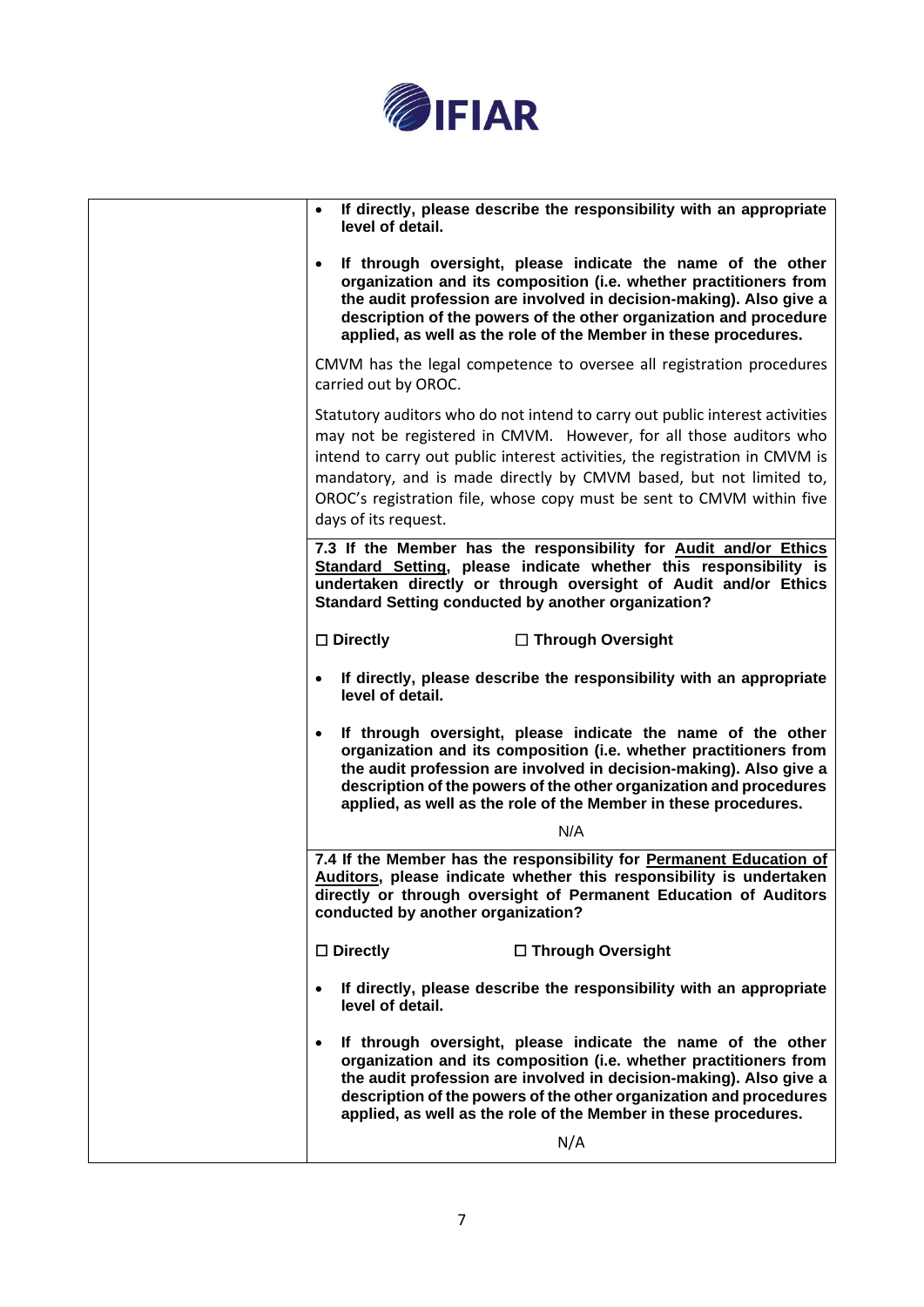

|    |                                                                                                      | 7.5 If the Member has the responsibility for <b>Enforcement</b> , please<br>indicate whether this responsibility is undertaken directly or through<br>referral to other organization(s)?                                                                                                                                                                      |
|----|------------------------------------------------------------------------------------------------------|---------------------------------------------------------------------------------------------------------------------------------------------------------------------------------------------------------------------------------------------------------------------------------------------------------------------------------------------------------------|
|    |                                                                                                      | <b>Ø</b> Directly<br>□ Through Referral                                                                                                                                                                                                                                                                                                                       |
|    |                                                                                                      | If directly, kindly provide a brief description or summary of the<br>enforcement responsibility, the procedure and process involved,<br>including the regulatory reporting process that led to disciplinary<br>action.                                                                                                                                        |
|    |                                                                                                      | If through referral, please indicate the name of the other<br>organization and its composition (i.e. whether practitioners from<br>the audit profession are involved in decision-making). Also give a<br>description of the enforcement powers of the other organization<br>and procedures applied, as well as the role of the Member in these<br>procedures. |
|    |                                                                                                      | The Legal Department of CMVM (autonomous and independent from the<br>audit supervision department), charges and decides on administrative<br>issues within the competence of the CMVM. The Legal Department<br>proposes sanctions to the Board of Directors which decides.                                                                                    |
|    |                                                                                                      | The national law (Law $n.9$ 148/2015) stipulates in the article 4 that the<br>CMVM has the responsibility to instruct and decide on administrative,<br>including applying administrative sanction.                                                                                                                                                            |
|    |                                                                                                      | 7.6 If the Member has the responsibility for other tasks within the area<br>of Audit Oversight, please describe with an appropriate level of detail:                                                                                                                                                                                                          |
|    |                                                                                                      | CMVM has the responsibility for the supervision of the audit quality<br>control carried out by OROC over the statutory auditors and audit firms<br>that do not audit PIE.                                                                                                                                                                                     |
| 8. | <b>Main Other</b><br><b>Responsibilities of the</b><br>Member outside the<br>area of Audit Oversight | 8.1 Please describe with an appropriate level of detail whether the<br>Member has responsibility for tasks outside the area of audit oversight<br>such as Supervision of Financial Reporting or Securities Regulation:                                                                                                                                        |
|    |                                                                                                      | In addition to the audit oversight, CMVM regulates and supervises the<br>markets in financial instruments, as well as the entities that act therein, in<br>accordance with the Portuguese Securities Code and the relevant<br>complementary legislation.                                                                                                      |
|    |                                                                                                      | The CMVM also has the following responsibilities:                                                                                                                                                                                                                                                                                                             |
|    |                                                                                                      | Sanction breaches of the Securities Code and of supplementary<br>legislation;<br>Ensure the stability of financial markets by contributing to the<br>identifying and preventing systemic risk;<br>Contribute to the development of financial instrument markets;<br>Provide information and handle complaints from retail investors;                          |